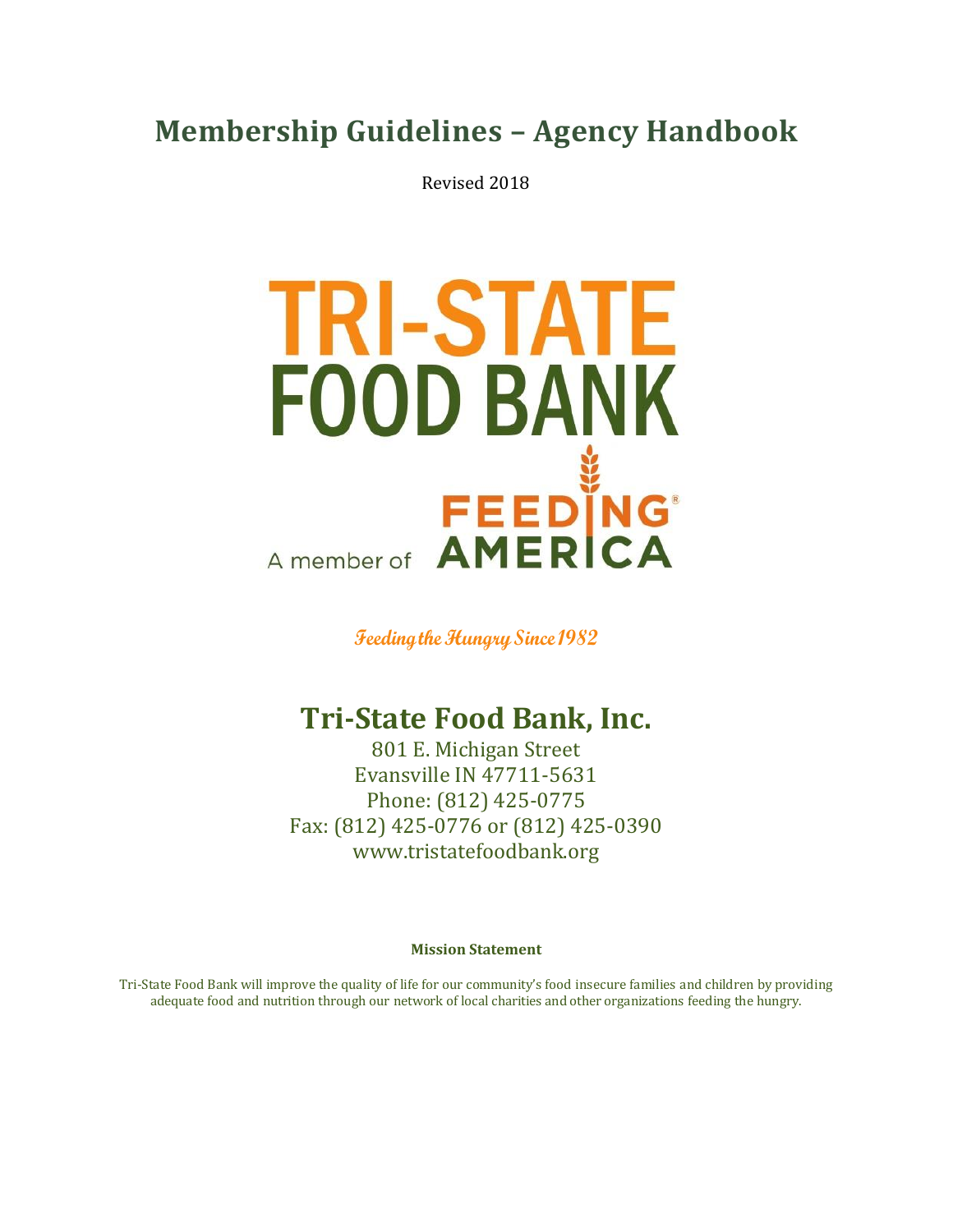# **Table of Contents**

| Section 1  |  |
|------------|--|
| Section 2  |  |
| Section 3  |  |
| Section 4  |  |
| Section 5  |  |
| Section 6  |  |
| Section 7  |  |
| Section 8  |  |
| Section 9  |  |
| Section 10 |  |
| Section 11 |  |
| Section 12 |  |
| Section 13 |  |
| Section 14 |  |
| Section 15 |  |
| Section 16 |  |
| Section 17 |  |
| Section 18 |  |
|            |  |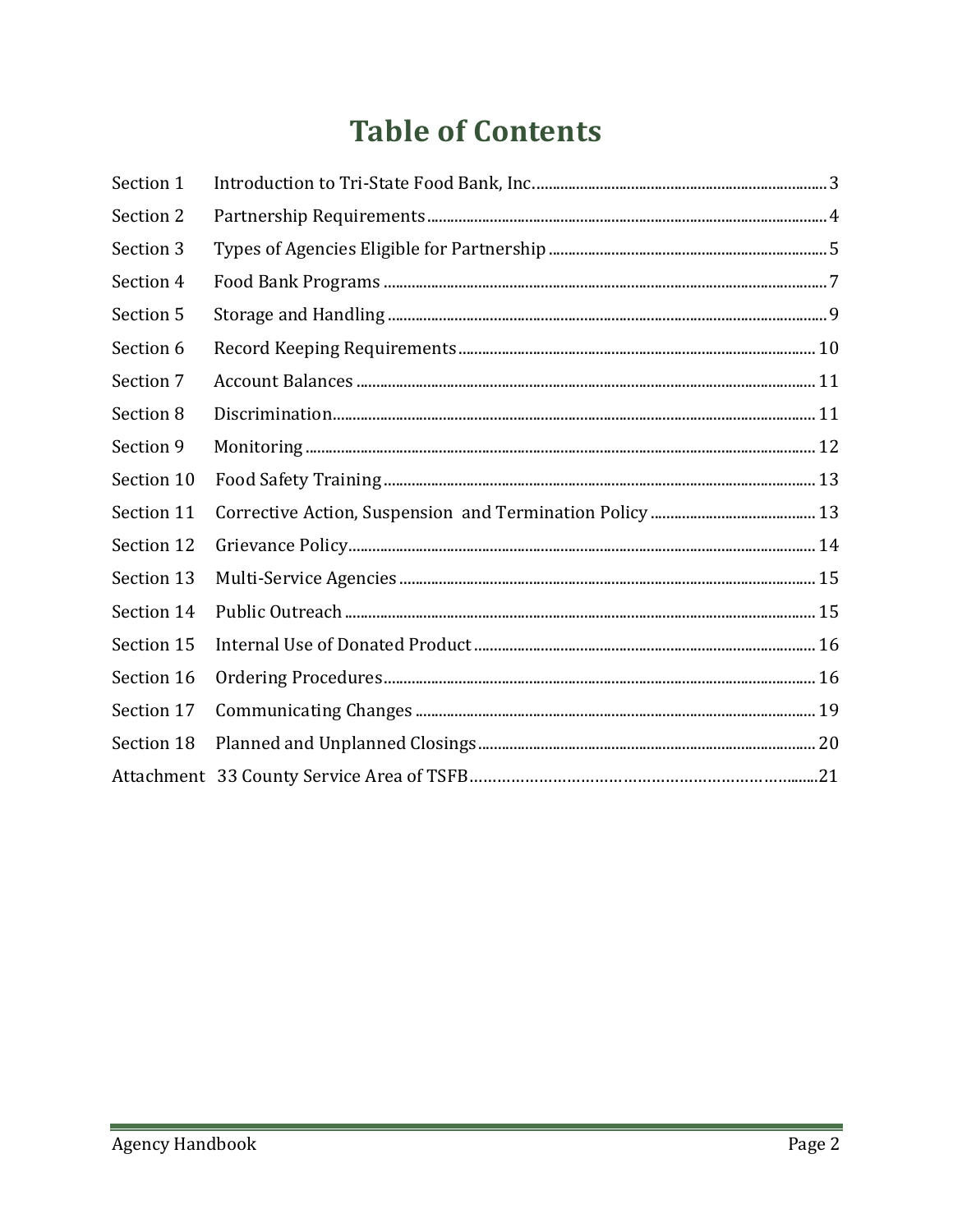## **Section 1 Introduction to Tri-State Food Bank, Inc.**

#### <span id="page-2-0"></span>**Who we are**

Located in Evansville, Indiana, Tri-State Food Bank (TSFB) collects usable donated food and disburses to non-profit feeding organizations in a 33-county service area of the Tri-State. We provide food to 9 counties in Indiana, 16 in Illinois, and 8 in Kentucky. An estimated 108,000 different people receive food assistance annually. Our human resources include 17 full-time staff members and a volunteer base of 1,000+ individuals giving over 18,000 volunteer hours each year. A volunteer Board of Directors oversees this growing operation and vital charity.

#### **History**

Established in 1982, a forward-thinking group of people chaired by Henry Campbell made connections with Gleaners Food Bank in Indianapolis and Dare To Care Food Bank in Louisville. With a borrowed pick-up truck, they began a simple operation serving seven nonprofit agencies in Evansville, IN. In 1983, the warehouse on Virginia Street was purchased and that year 150,158 pounds of food was disbursed to a growing number of member agencies. Today, we provide over eight million pounds of food to over 250 feeding sites including 120 food pantries, 19 local soup kitchens, 8 shelters, 72 schools, and other locations such as community resource fairs, summer feeding sites, and locations where we set up mobile pantries.

### **Affiliations and Memberships**











## **Local Collaboration**

- Vanderburgh County Hunger Task Force Awareness, Advocacy Assistance
- Church World Service CROP Walk
- EVSC Community School Council
- Vanderburgh County Homeless Connect
- Media Ministries Dream Center
- Local Emergency Planning Committee
- IN, IL, and KY COADS (Community Organizations Active in Disasters)
- American Red Cross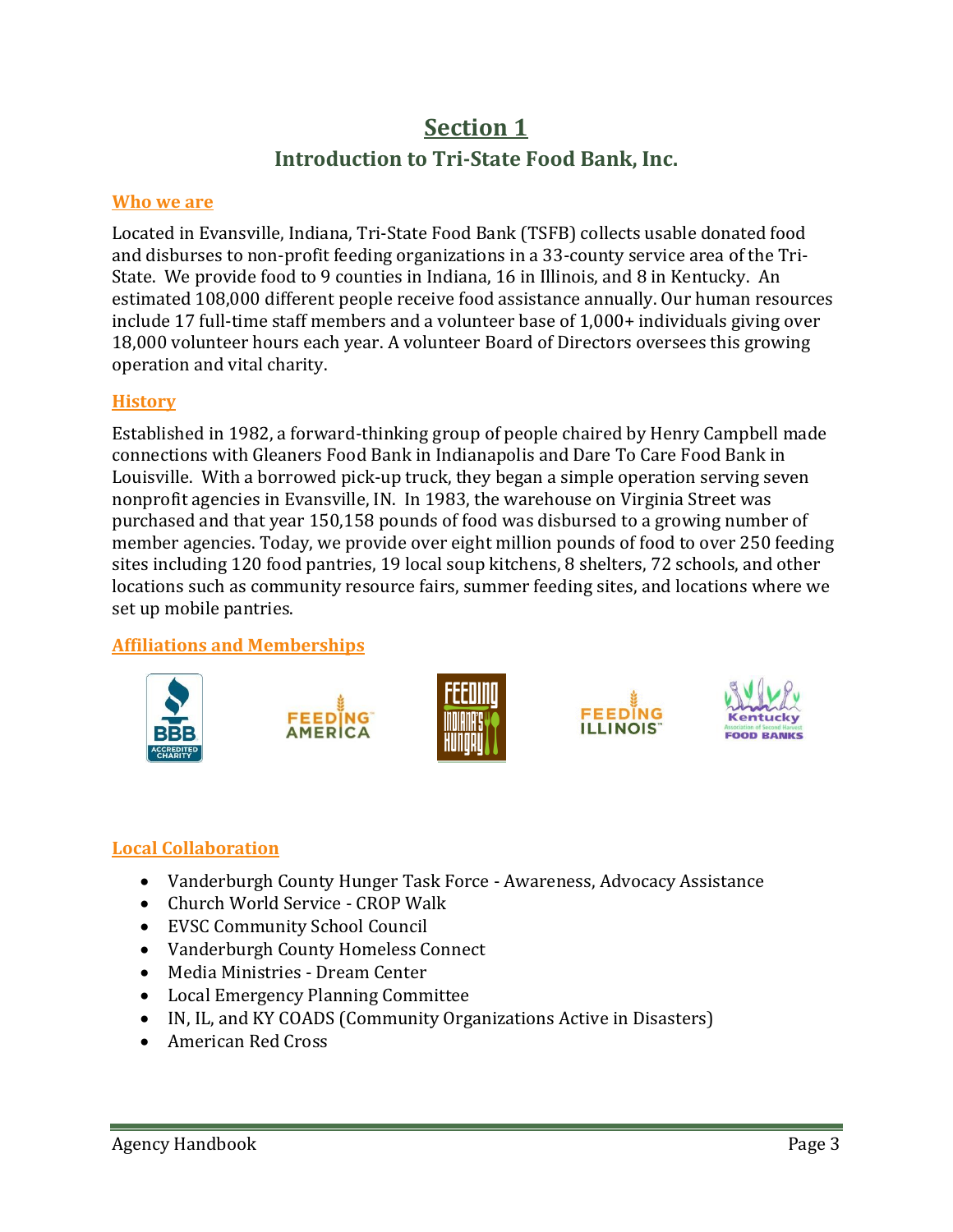## **Section 2 Partnership Requirements**

- <span id="page-3-0"></span>• Registered as or sponsored by a  $501(c)(3)$  non-profit organization or meet the 14 point criteria of a church as defined by the IRS:
	- $\circ$  501(c)3 Non-Profit Corporation The Agency is required to submit, prior to Agency approval:
		- A current  $501(c)3$  determination letter from the IRS verifying its nonprofit corporate status and verifying that it is not a private foundation. The Corporation name must match the name that the Agency is known by the community.
		- If the Agency name does not match the corporation name listed on the 501(c)3 determination letter, the Agency is required to submit current (less than 2 years old) official and verifiable documentation regarding the Agency's ability to use the  $501(c)3$  verification letter proving their non-profit status.
		- If the Agency does not have its own  $501(c)3$  and is utilizing the  $501(c)3$ status of another organization, then the Agency and its sponsor are required to complete and sign the Agency Sponsorship Agreement every 2 years.
	- $\circ$  Church (as defined by the IRS)/Religious Organization The Agency is required to complete and submit the Church/Religious Organization Self Certification form (14 point criteria) prior to agency approval.
- Incorporated to serve the ill, needy and/or infants (minor children 0-18 years old) as described in IRS code section 170(e)3 and is not incorporated for a purpose unrelated to serving the ill, needy and/or infants.
- Signs a TSFB Member Agency Agreement which contains the main points of compliance. A copy of the Member Agency Agreement should be kept on file at the Agency. An agency found to be in violation of any of the points including in the Agreement may be temporarily suspended or permanently lose their membership privileges. (See Section 11 Corrective Action, Suspension and Termination Policy) If the individual signing the Member Agency Agreement is no longer associated with your agency, a new agreement must be signed.
- Distributes the products (food and non-food items) obtained from Tri-State Food Bank, Inc. free of charge (monetary, volunteer hours, services or otherwise.) Food co-ops are not eligible for partnership.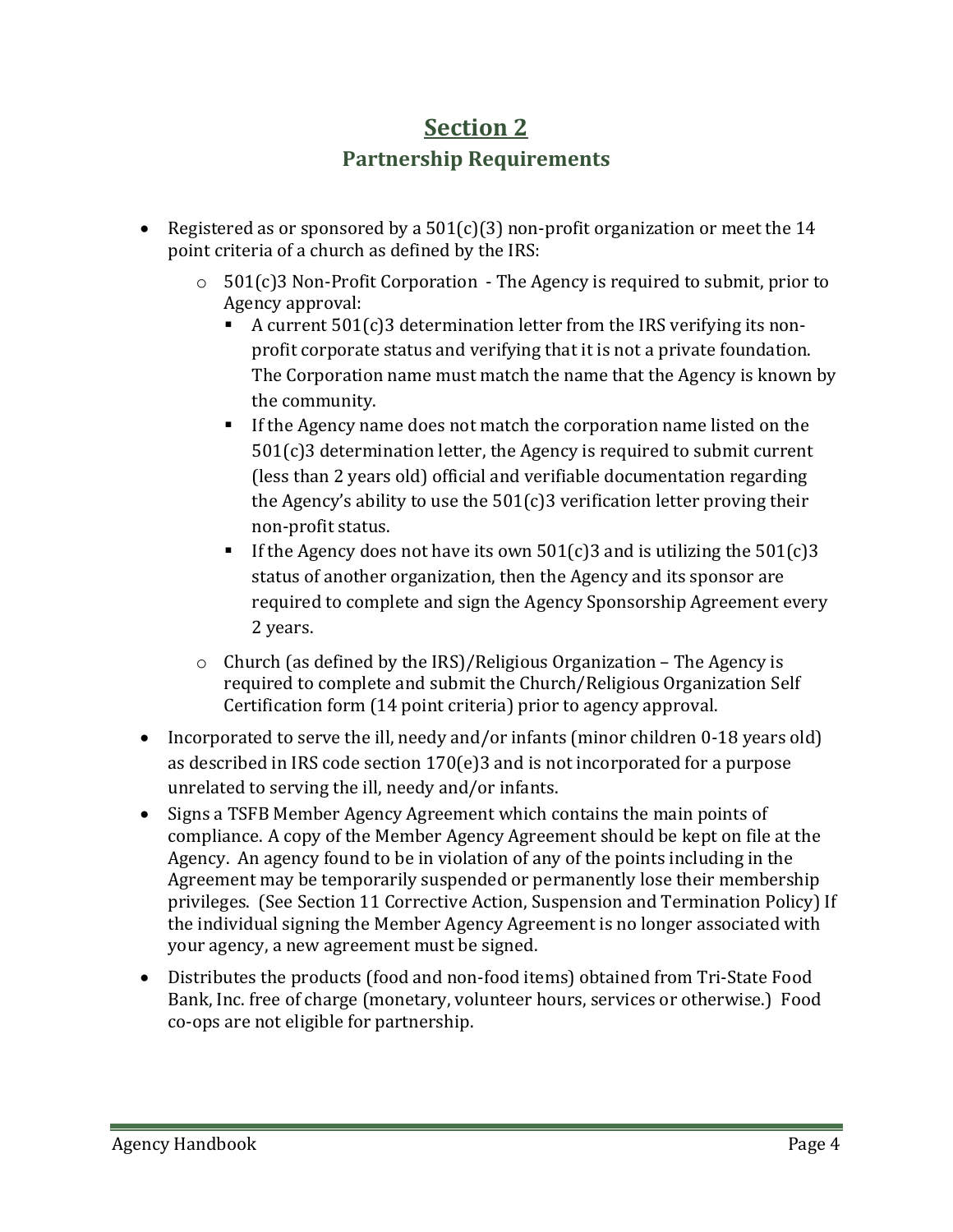





## <span id="page-4-0"></span>**Food Pantries**

In order to be considered for membership, food pantries must meet several criteria.

1. Accessibility: Food pantries must have at least one standard distribution day per month. No "on-call" only or "emergency" only pantries will be accepted as members. Pantries located in churches or other places of worship must be open to the general public and cannot be limited to church members. Also, church pantries must ensure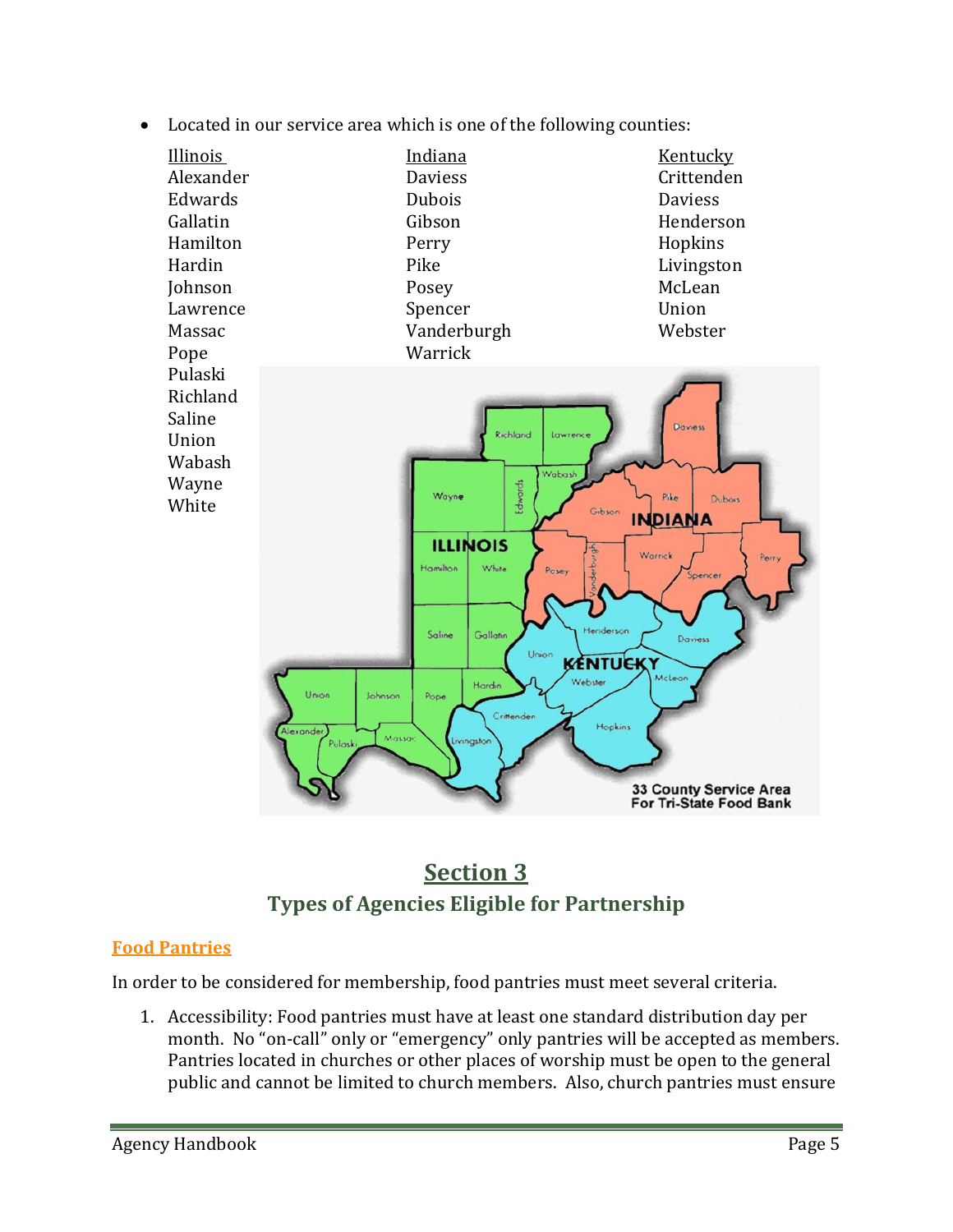that clients will not be expected to attend service or join the church in order to receive food.

- 2. Donations: Pantries may accept voluntary donations from clients but may not actively encourage or ask for donations. Any donation jar or box should be located away from the pantry intake area to avoid the appearance of active solicitation.
- 3. Distribution: All new pantries are encouraged to be "Client Choice" meaning that clients are given the opportunity to choose the items they need instead of receiving a pre-packed bag of items chosen by pantry volunteers. Some government supported programs require this type of distribution method.
- 4. Food Safety: TSFB and Feeding America require its Partner Agencies to be able to store food safely and securely on the premises of the Agency. See details in Section 5 Storage and Handling. Agencies are also required to have at least one person training in food safety. See Section 10 Food Safety Training.

## **Soup Kitchens**

In order to ensure that food is prepared and served safely, all soup kitchens are required to meet local commercial food safety standards and to have at least one person trained in approved food safety and sanitation. This person must be present during meal preparation. See Section 10 Food Safety Training.

## **Emergency Shelters**

For state grant purposes, Emergency Shelters are defined as providing temporary housing (90 days or less) for individuals in crisis.

## **Residential Programs**

In order to qualify for membership, residential programs (including group homes, drug & alcohol rehabilitation, and transitional housing programs) must ensure that residents are not charged for food prepared and eaten in a group setting.

## **Senior Nutrition Programs**

Both congregate and home delivered meal programs are eligible for Food Bank membership if meal fees are not required in order to receive food.

## **Youth Programs**

Programs that provide supervised care to children must certify that at least 51% of their clients are living at or below 185% of the federal poverty level. This information can be taken from client intake sheets or free and reduced lunch rates from the nearest elementary school. After school youth programs are also included in this designation.

Home-based private day care providers are not eligible for Food Bank membership.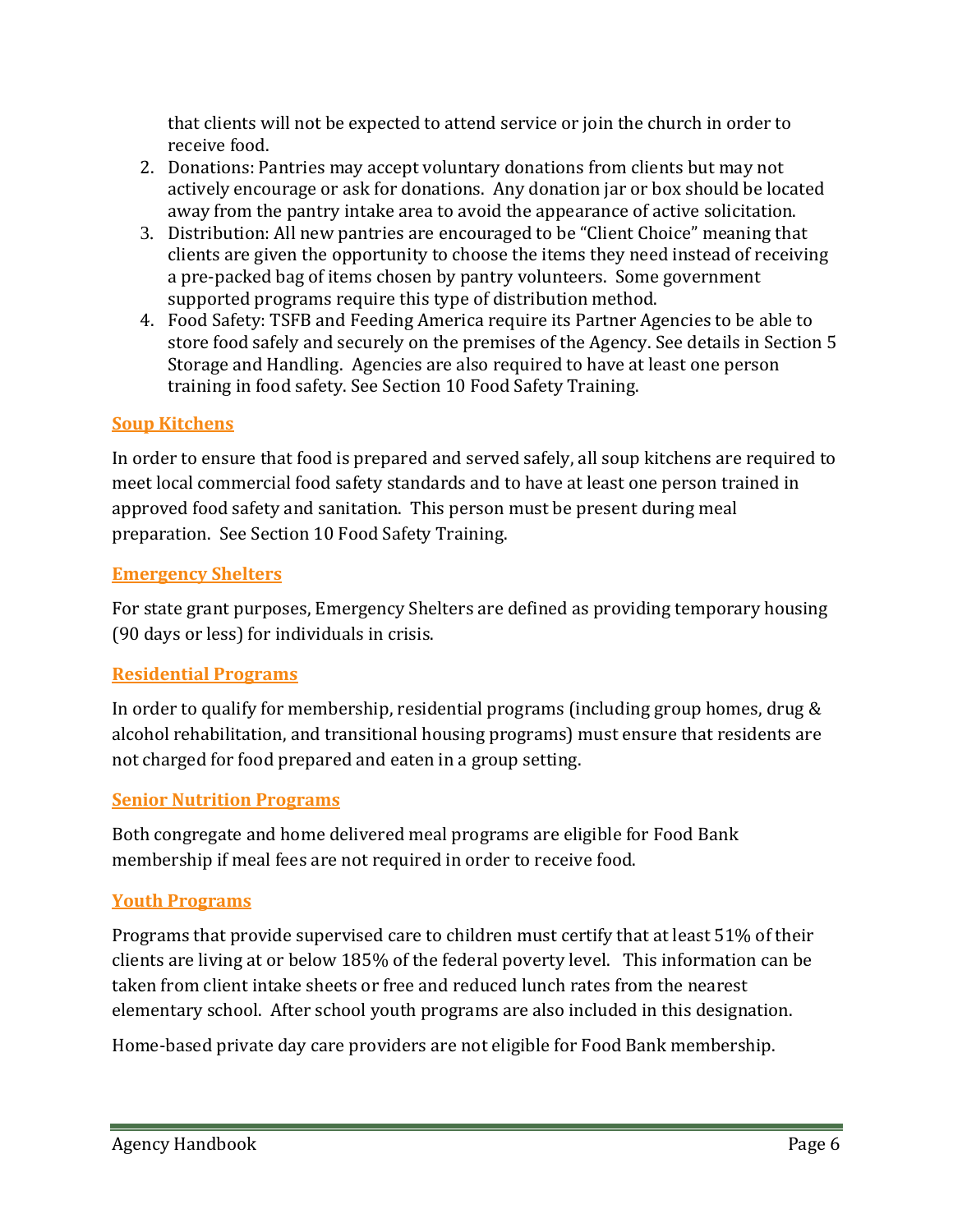#### **Other Programs**

<span id="page-6-0"></span>At times, we encounter programs that do not fall into any of the categories listed above. Non-traditional applicants will be reviewed on a case-by-case basis by Agency Services staff to determine membership eligibility.

## **Section 4 Food Bank Programs**

### **Donated Food**

As a member of Feeding America, the Food Bank receives both local and national donations of food and non-food items. A majority of the food we receive is not sold on the market due to overproduction, cosmetic damage, or nearing code date but is still deemed safe to eat. We also receive a great deal of non-perishable items from local food drives and fresh produce from neighboring farmers.

In accordance with Feeding America guidelines, TSFB requests that participating agencies support the Foodbank's food distribution program through a shared maintenance fee of 14¢ per pound for all donated food. This represents a cooperative method for agencies to help with the substantial costs associated with operating the Food bank, such as transportation, equipment maintenance and repair, safety and sanitation, inventory management and personnel. Also, the shared contribution helps ensure that, through the Food bank, there is a steady and reliable supply of food for people in need. This fee may change at the discretion of TSFB.

\* Since the Food Bank is able to receive frozen and refrigerated as well as shelf stable products, we strongly recommend that member agencies have access to a commercial sized refrigerator and/or freezer.

### **Purchase Program**

The Food Bank offers agencies an opportunity to purchase certain items through our wholesale program. These items are acquired at wholesale, discounted, or close out cost from local distributors by the truckload. Because the Food Bank is able to purchase in such large quantities, we are usually able to find a better price than most supermarkets on items such as tuna, peanut butter, canned vegetables, Mac & Cheese and other products. There is an additional charge of 9¢ per pound for all purchased food, which is subject to change at the discretion of TSFB.

### **Mobile Pantries**

A mobile pantry is a food distribution program in which perishable and non-perishable food items are delivered by a TSFB Mobile Pantry truck. The intent is for immediate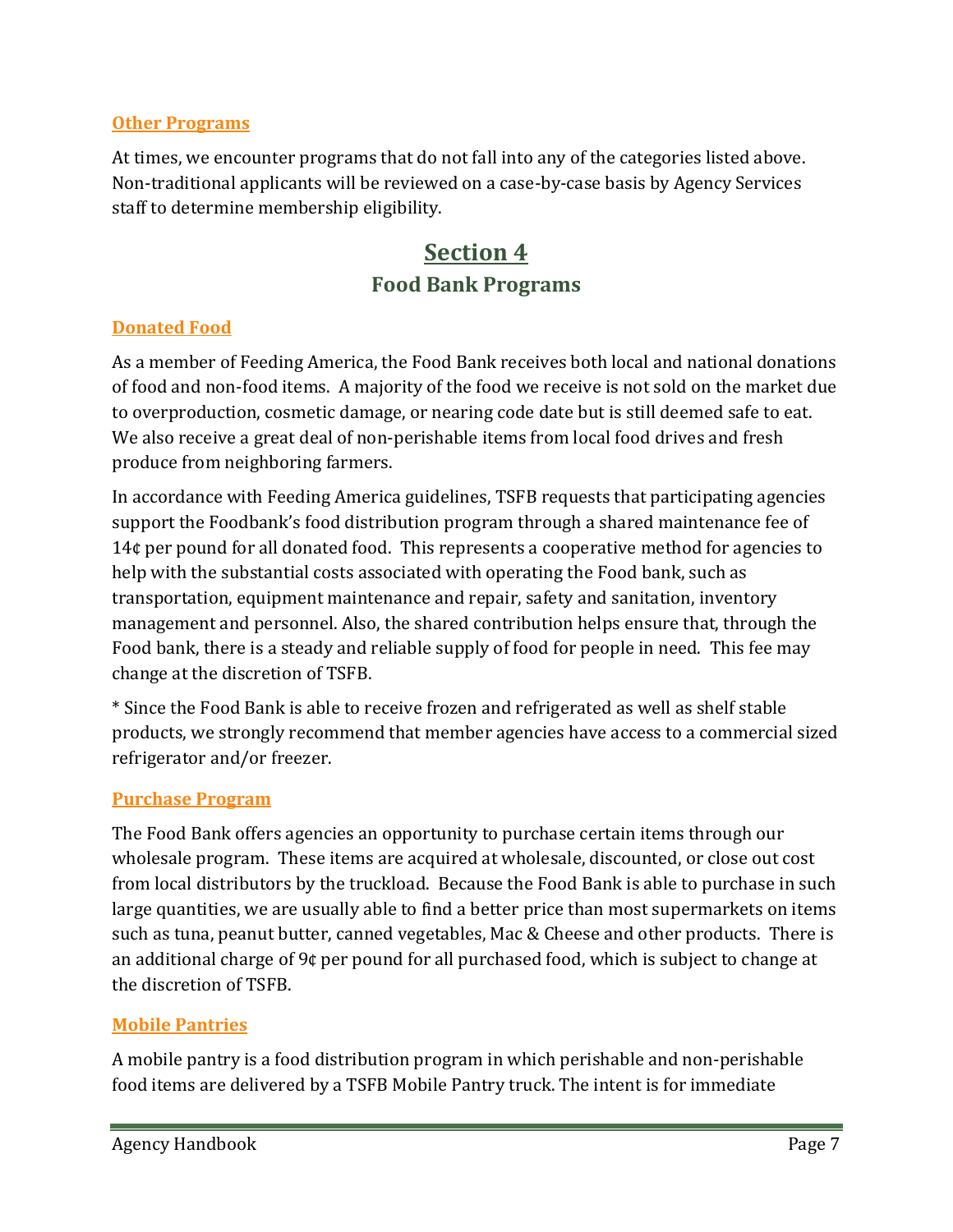distribution to those in need in a designated area and is not intended to replace the Agency's normal distribution. The mobile pantry also provides direct client distribution in an organized format managed by TSFB or a member agency.

## **The Emergency Food Assistance Program (TEFAP)**

The Emergency Food Assistance Program (TEFAP) is a Federal program that helps supplement the diets of low-income Americans, including elderly people, by providing them with emergency food and nutrition assistance at no cost. To participate in this program, agencies must qualify, sign a separate agreement with Tri-State Food Bank and follow program specific guidelines. Since product is limited, agencies applying may be put on a waiting list.

## **The Commodity Supplemental Food Program (CSFP)**

The Commodity Supplemental Food Program (CSFP) works to improve the health of lowincome elderly persons at least 60 years of age by supplementing their diets with nutritious USDA Foods at no cost. Recipients receive a food box once a month, which is delivered to the distribution site. To participate in this program, agencies must qualify, sign a separate agreement with Tri-State Food Bank and follow program specific guidelines. Since product is limited, agencies applying may be put on a waiting list.

## **BackPack Program**

The mission of the BackPack Program is to help alleviate child hunger in America by providing hungry children with nutritious and easy to prepare food at times when other resources are not available, such as weekends and school vacations. The program provides backpacks filled with food that is child-friendly, non-perishable, and easily consumed. Backpacks are discreetly distributed to children on the last day before the weekend or holiday vacation.

Schools serving low-income communities are typically the preferred distribution site for BackPack Programs. In general, schools offer the greatest probability of regular and consistent access to targeted program participants. However, there are BackPack Programs within the Network that successfully administer the program through other types of sites. For example, some programs utilize Boys & Girls Clubs, Kids Cafes, and other after-school programs operated out of social service organizations.

## **The Summer Food Service Program (SFSP)**

The Summer Food Service Program (SFSP) ensures that low-income children continue to receive nutritious meals when school is not in session. SFSP is a federally-funded, stateadministered program. The SFSP reimburses providers who serve free healthy meals to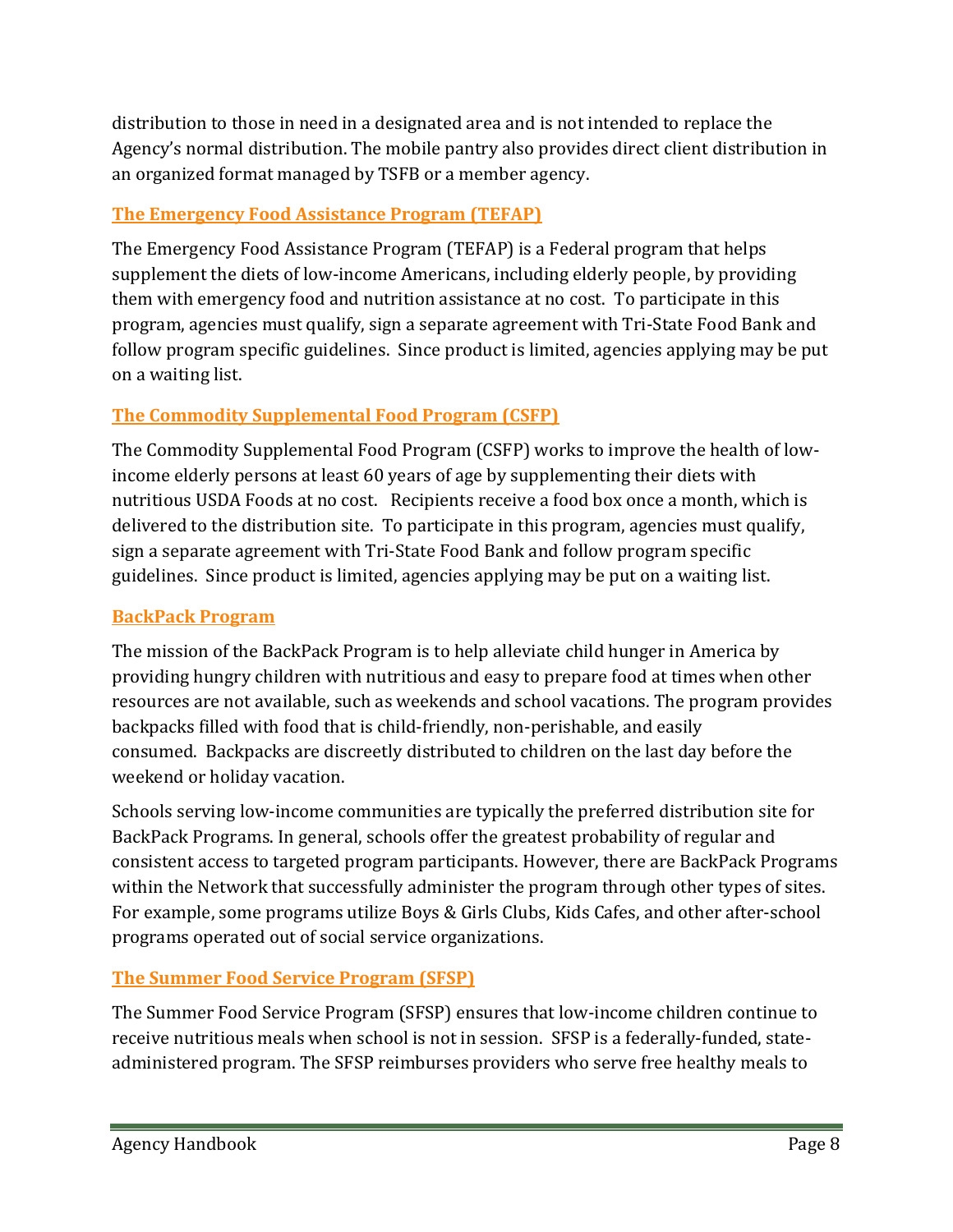children and teens in low-income areas during the summer months when school is not in session. Food may also be provided in the form of a snack.

Sponsors must agree to provide regularly scheduled meal service for children in designated low-income areas (called "areas in which poor economic conditions exist") or they must agree to serve low-income children. To participate in this program, sponsors must qualify, sign a separate agreement with Tri-State Food Bank and follow program specific guidelines.

## **Section 5 Storage and Handling**

## <span id="page-8-0"></span>**Dry Storage**

- 1. Agencies must be able to store food in a secured (locked) area with limited access. This can be accomplished by locking the storage room or padlocking the cabinet or refrigerator space. Food must not be accessible for general agency or church activities.
- 2. If food is stored in an outdoor facility (storage shed), it must be cooled during warmer months to protect product integrity. Storage of food items at temperatures near 70°F leads to longer shelf life than storage at much higher temperatures.
- 3. Food must be stored 6" (inches) off the floor, preferably on pallets or shelves.
- 4. Food must be away from the walls, preferably 4" (inches) for air circulation and pest control.
- 5. Food must be 24" (inches) from the ceiling to avoid high temperatures.
- 6. Non-food items such as clothing, cleaning supplies or other household items must be stored separately at least three feet away from food products.
- 7. All storage areas must be kept clean.
- 8. Doors, windows and roofs must be well-sealed.
- 9. A pest control plan must be in place. Quarterly treatments are recommended and may be internal or contracted. Treatment records must be recorded, maintained, and accessible.

## **Refrigerated & Frozen Storage**

- 1. Refrigerators and freezers must be clean and in working order.
- 2. Working thermometers must be kept in every unit.
- 3. Temperature logs must be kept at least weekly and filed with other TSFB documentation. Refrigerator temperatures must be at 40°F or colder and freezers must be at 0°F or colder.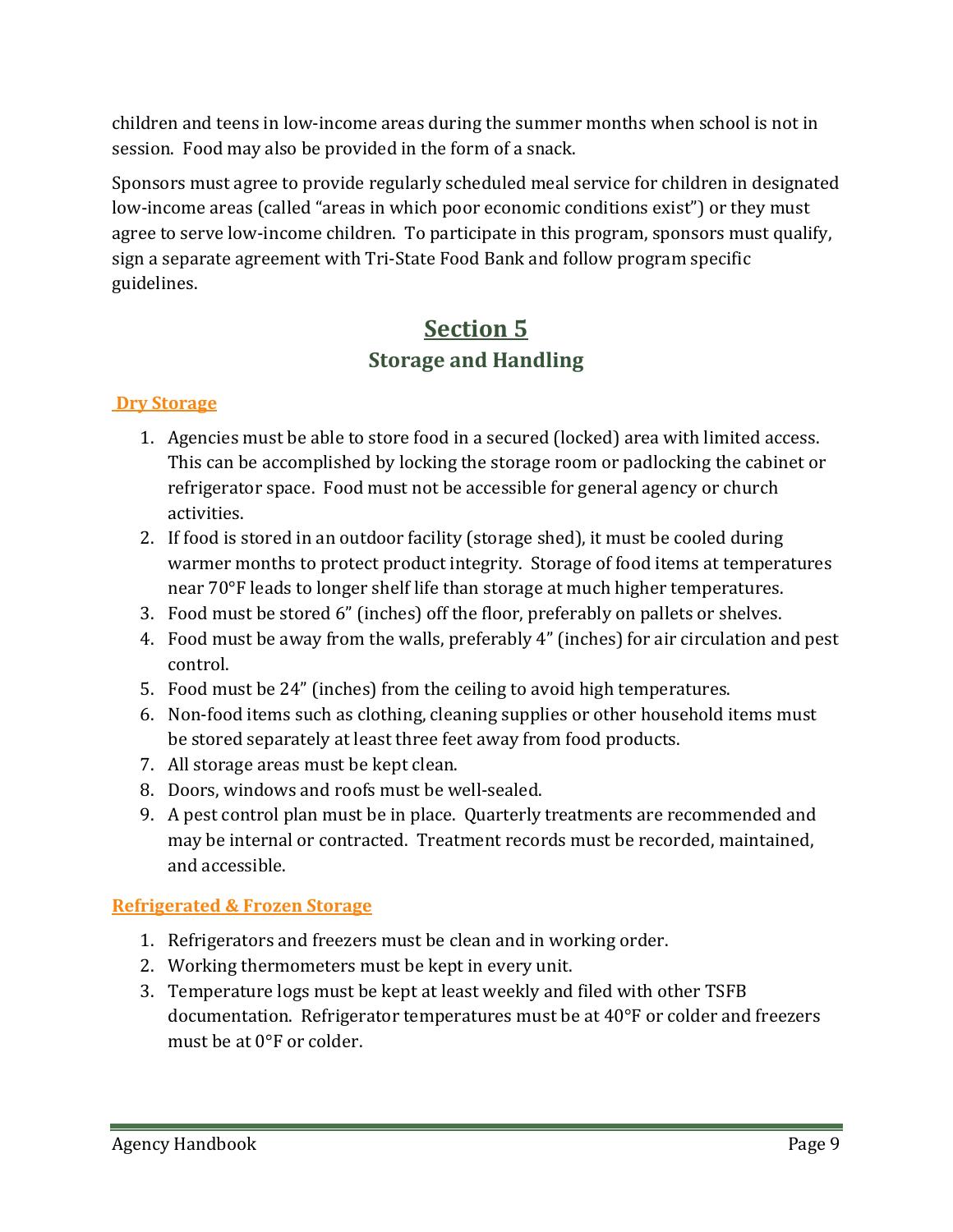#### **Stock Rotation**

To help assure the quality and freshness of product, the FIFO (First In – First Out) method should be used. Oldest received dates should be used first. It's recommended to date each case as it is received.

#### **Damaged or Expired Product**

- 1. Discard cans with these defects
	- a. Severe dent in seam
	- b. Deep dents in can body
	- c. Missing or unreadable label
	- d. Swollen or bulging ends
	- e. Holes or signs of leakage
	- f. Rust that cannot be wiped off
- 2. Expired canned goods may be used up to 2 years after the expiration date, although the quality and nutritional value decreases with age. The only exception to this is baby formula which must be used by the expiration date.
- <span id="page-9-0"></span>3. Frozen meats can be stored for 3-12 months depending on the type of meat. Visit [www.fda.gov/Food](http://www.fda.gov/Food) for more information.

## **Section 6 Record Keeping Requirements**

#### **Record Keeping**

- 1. Agencies are required to maintain adequate books and records and accurately reflect the total amount of product received and distributed (or used), a description of the products and the date of its receipt.
	- a. TSFB invoices must be signed and kept on file at the Agency.
	- b. Food Pantries must have client intake sheets and/or daily distribution logs.
	- c. On-site Agencies serving meals or snacks must record the number of meals and snacks served each month.
- 2. Agencies must also outline its procedure for determining that the final recipient of the product is ill, needy or infant (minor child, 0-18 years old).
- 3. Agencies are required to submit the monthly numbers served report, with complete and accurate information, no later than the 15th of the following month. It is recommended this be completed online at TSFB's website. Otherwise, it may be mailed, faxed or emailed. Agencies that fail to submit reports for two consecutive months may be temporarily suspended and unable to receive food.

#### **Availability of Records**

Agencies must make its books and records, including but not limited to those which track the receipt and distribution of products obtained from Tri-State Food Bank, Inc. and financial record keeping books available to TSFB or government agencies, with or without notice. Documents must be kept for three (3) years plus current year of operation.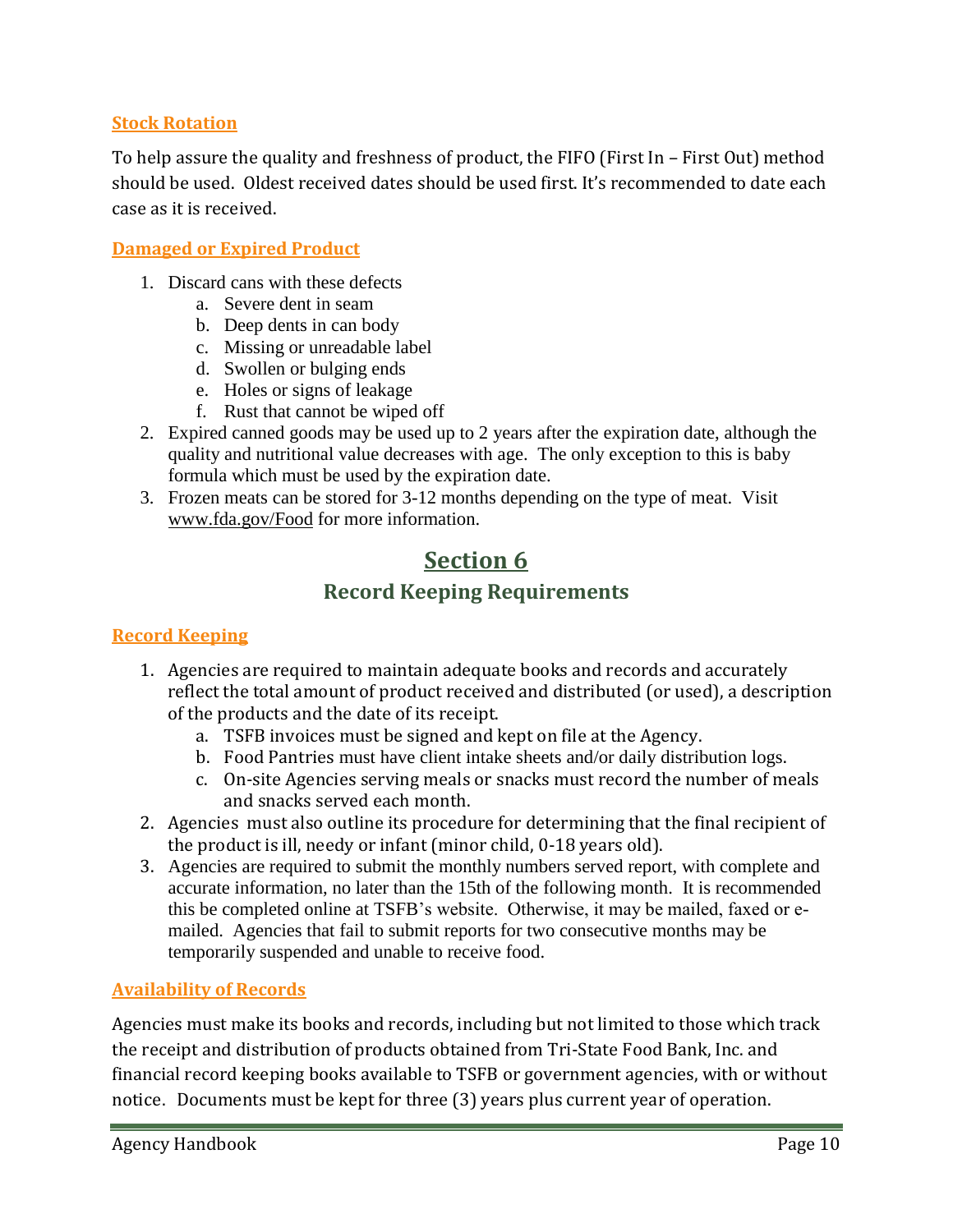## **Section 7 Account Balances**

#### <span id="page-10-0"></span>**Payment Terms**

All invoices are due by the  $15<sup>th</sup>$  of the following month. It is not necessary to pay each invoice individually. One payment may be made on all outstanding balances.

#### **Past Due Balances**

Agencies with outstanding balances of \$100 or more which are over 90 days past due may be made temporarily inactive until some kind of payment is received or a payment schedule is created in collaboration with TSFB's bookkeeper.

#### **Payment Method**

The only acceptable method of payment is through a check drawn on an agency account. The Food Bank cannot accept cash, credit cards or personal checks to settle an agency account balance. Please indicate account number on your check.

#### **Monthly Statements**

<span id="page-10-1"></span>Monthly statements are sent to each agency with an outstanding balance. The statement will also include any credits from grants, so it is possible that you could have a negative statement. Any credits should be spent down as soon as possible.

## **Section 8 Discrimination**

### **Discrimination**

Agencies shall not deny anyone access to product based on race, color, citizenship, religion, gender, national origin, ancestry, age, marital status, disability, sexual orientation including gender identity or expression, unfavorable discharge from the military or status as a protected veteran.

#### **Religious Proselytizing**

TSFB recognizes that many of our Agencies are located in and/or sponsored by a religious organization. However, Agencies shall not:

- Discriminate against clients based on faith or religious belief;
- Require or request clients attend a meeting or service (religious or not) or request participation in any religious activity (i.e. praying);
- Ask any questions pertaining to religious affiliation or beliefs on the client intake form.

In addition, Agencies shall not: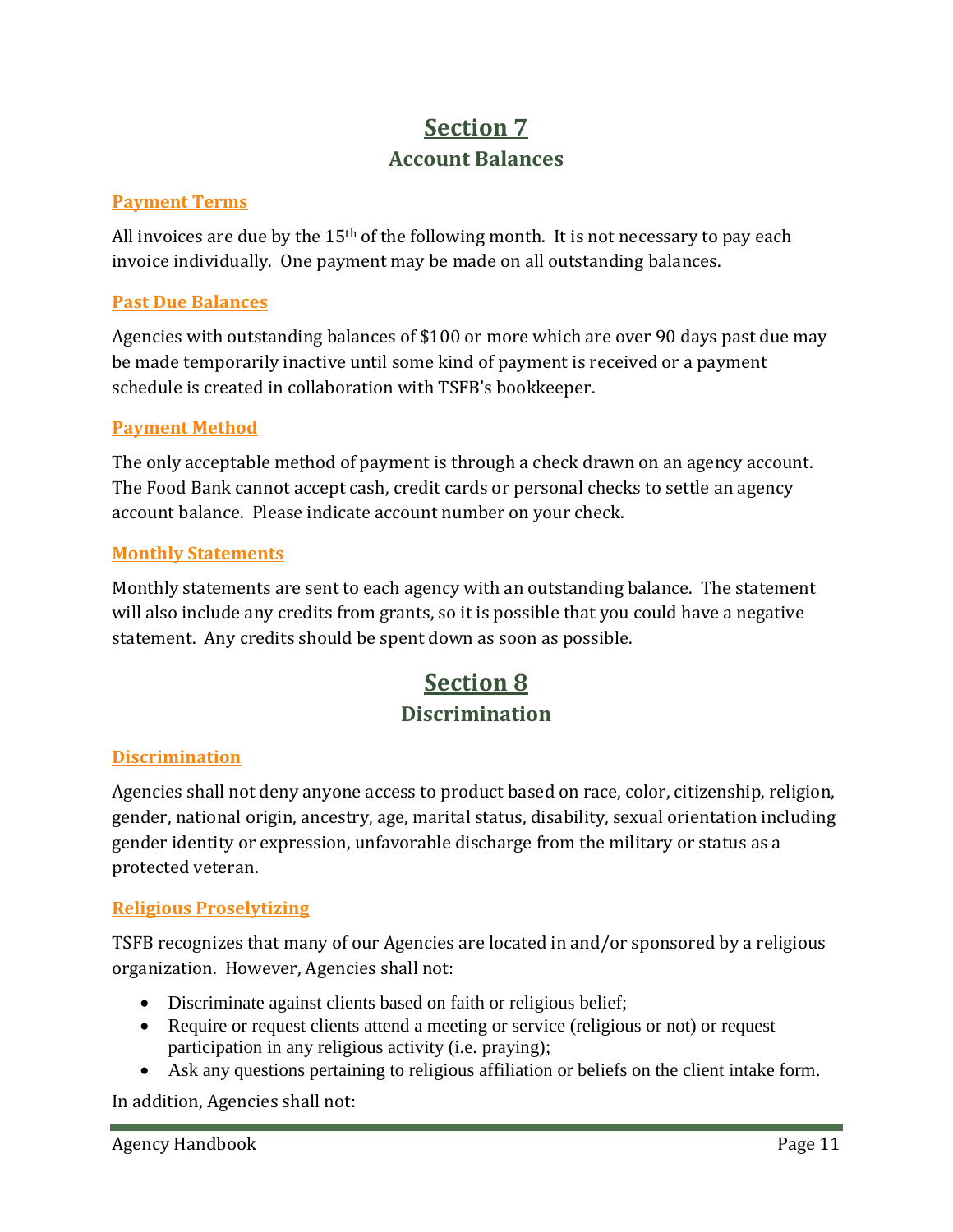- Limit food distribution to church members only;
- Allow special or additional food distribution to church members;
- <span id="page-11-0"></span>Use product from TSFB for church-only functions

## **Section 9 Monitoring**

#### **Purposes, Frequency and Process**

Feeding America requires all Food Banks to monitor member agencies once every two years, at minimum. The main purpose of the monitoring visit is to ensure that the high sanitation and safety standards we are committed to are upheld throughout the network, from the point of donation to the time the product is placed in the hands of the individual who will use it. Other objectives include:

- 1. Verify that agencies are compliant with Food Bank membership agreements, especially related to food storage and record keeping.
- 2. Provide agencies with technical assistance and resources on distribution methods, record keeping, nutrition, food safety, etc.
- 3. Increase and improve communication between the Food Bank and member agencies.

Monitoring visits are unscheduled during normal operating hours for the Agency.

### **What to Expect**

During the monitoring visit, TSFB staff will discuss/inspect the following areas:

- 1. Overall compliance with Member Agency Agreement
- 2. All food storage and/or food preparation areas
	- See Section 5 Storage and Handling for more specific information.
- 3. Record Keeping
	- See Section 6 Record Keeping Requirements for more specific information.

During the monitoring visit, the Agency will also have the opportunity to comment on the services provided by the Food Bank, ask questions, and request materials or technical support in specific areas.

After the monitoring visit, the Agency will receive a letter from the Food Bank that includes general observations and outlines any areas for improvement. See Section 11 Corrective Action and Termination for more detail.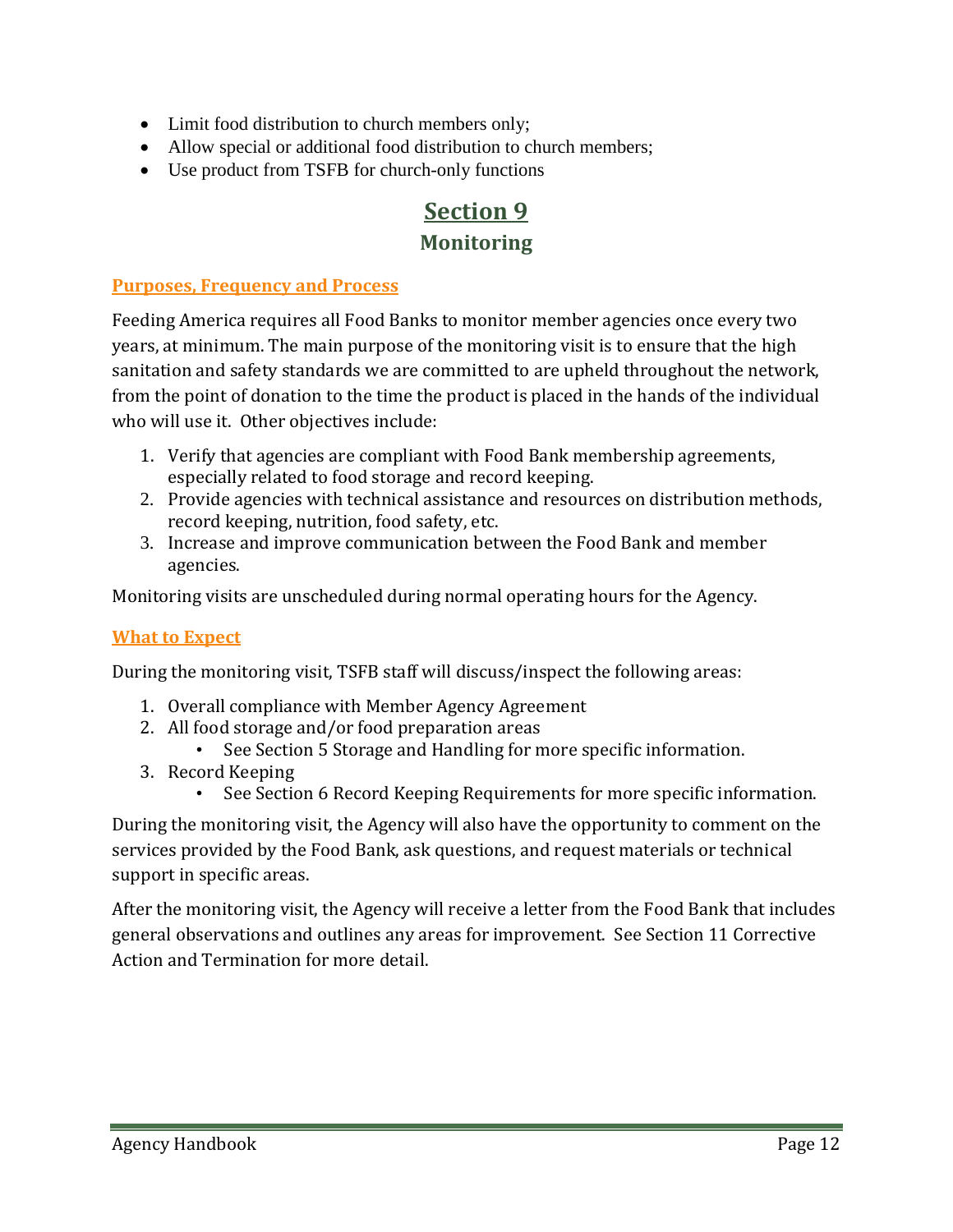## **Section 10 Food Safety Training**

### <span id="page-12-0"></span>**Accountability**

Since the Food Bank distributes food and non-food items from a variety of sources, the Food Bank is accountable to multiple agencies for safe food handling practices. The following organizations require that the Food Bank adhere to food codes and monitor member agencies for compliance: Feeding America, the Board of Health, and USDA's The Emergency Food Assistance Program (TEFAP), Commodity Supplemental Food Program (CSFP), Summer Food Service Program (SFSP) and Child and Adult Care Food Program (CACFP).

## **Approved Trainings**

At least one person per agency must be certified in food safety training. Trainings are offered through local county health departments, other community education locations, and occasionally by TSFB. Approved trainings are ServSafe Certification and Certified Food Manager Training, National Restaurant Association Certification, and Food Handlers Card, or other approved safety training curricula.

<span id="page-12-1"></span>Training should be renewed every 5 years unless there is an expiration indicated for the training or when new personnel assume responsibilities.

## **Section 11**

## **Corrective Action, Suspension and Termination Policy**

### **Corrective Action**

If any findings are discovered during an agency monitor visit, TSFB will notify the Agency via letter indicating finding that were non-compliant. The Agency will have 30 days to respond and take corrective actions for any findings. If an agency is found to be in violation of Feeding America guidelines, they may be temporarily suspended until corrections are made and a follow-up visit will be scheduled.

#### **Suspension**

If discovered during a monitor visit, the following infractions could result in suspension:

- 1. Evidence of selling product or requiring payment in exchange for product.
- 2. Missing or unaccounted product when comparing invoices to distribution patterns.
- 3. Hazardous food storage practices such as leaking or humid basements, rodent infestations, extremely outdated products, etc.
- 4. Storing products in personal residences or other unapproved storage areas.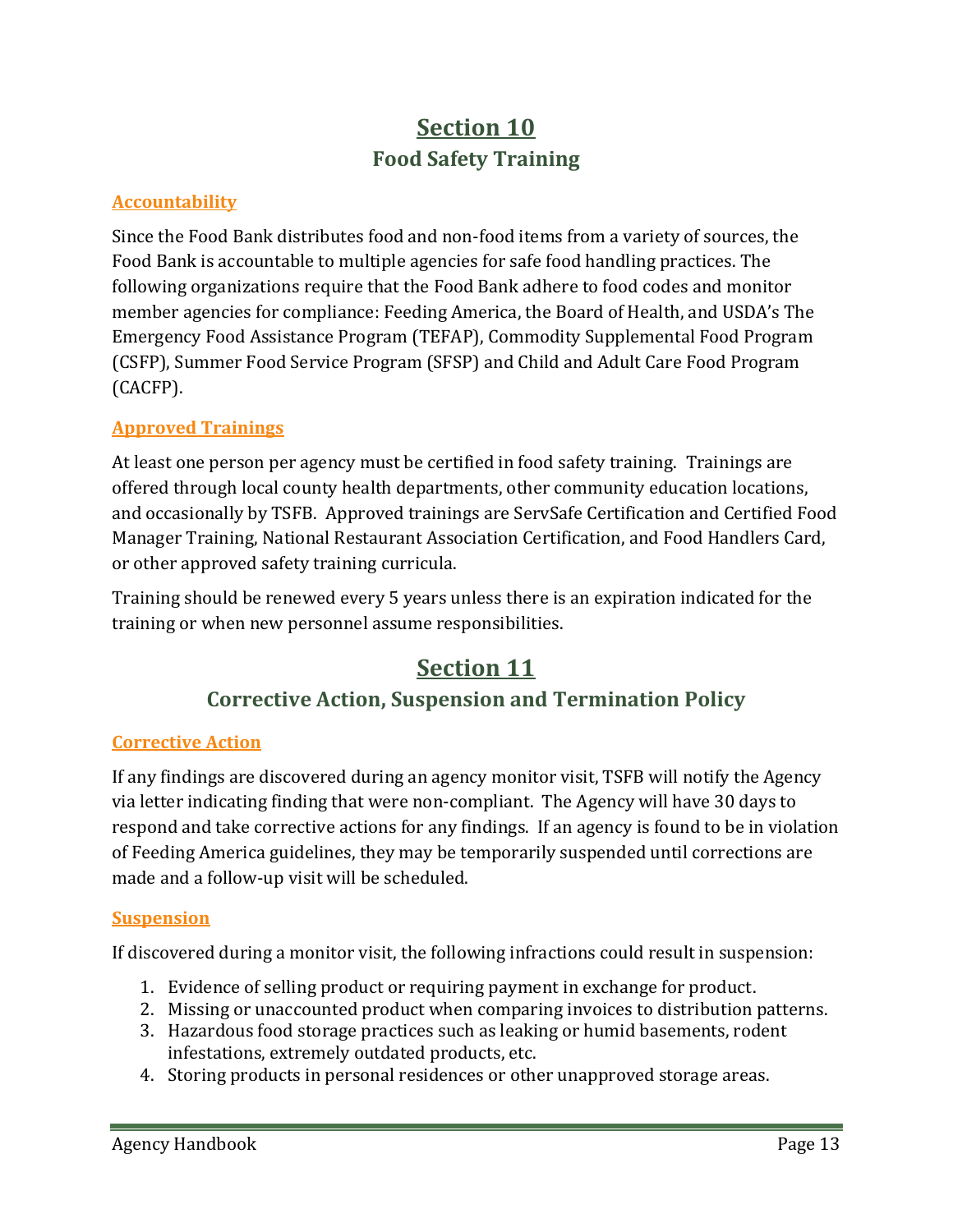5. Unsanitary food preparation practices including defrosting meats on counters, staff/ volunteers not wearing gloves or hair restraints, etc.

If corrections have not been made at the time of the follow up monitor, the Agency will be suspended from ordering through Tri-State Food Bank until the corrections have been made.

Additionally, an agency may be temporarily suspended for the following reasons:

- 1. Failing to submit monthly reports for two consecutive months;
- 2. Carrying an outstanding balance of \$100 or more that is over 90 days past due;
- 3. Failing to submit signed agreement.
- 4. TSFB receiving written complaints of serious violations.

Once an agency is temporarily suspended, it will not be permitted to place orders with the Food Bank until the issue has been appropriately addressed. There may also be additional intervention (e.g. the Agency may be mandated to attend an orientation session, agree to a series of unannounced site visits, or provide additional support documentation, etc.)

### **Termination**

Agencies who are found to be in gross violation of the Member Agency Agreement will be terminated (permanently restricted) from accessing the Food Bank. Offenses that constitute termination include but are not limited to:

- Charging clients for donated products;
- Selling donated product to the general public or other organizations and businesses;
- Using donated product for fundraising events;
- Discrimination;
- Misuse of funds or equipment passed through Tri-State Food Bank from grants;
- Transferring donated products to another location, municipality, state or country;
- <span id="page-13-0"></span>• Failure to correct matters that lead to suspension.

## **Section 12 Grievance Policy**

### **Grievance Policy**

If at any time, an agency disagrees with a decision or determination regarding their membership status, they may file a formal grievance with the Food Bank. Agencies may submit a written grievance addressed to the Executive Director including the reason for the grievance, pertinent facts, and what the Agency believes would be an acceptable solution to the problem. The Executive Director will rule on the grievance within ten working days.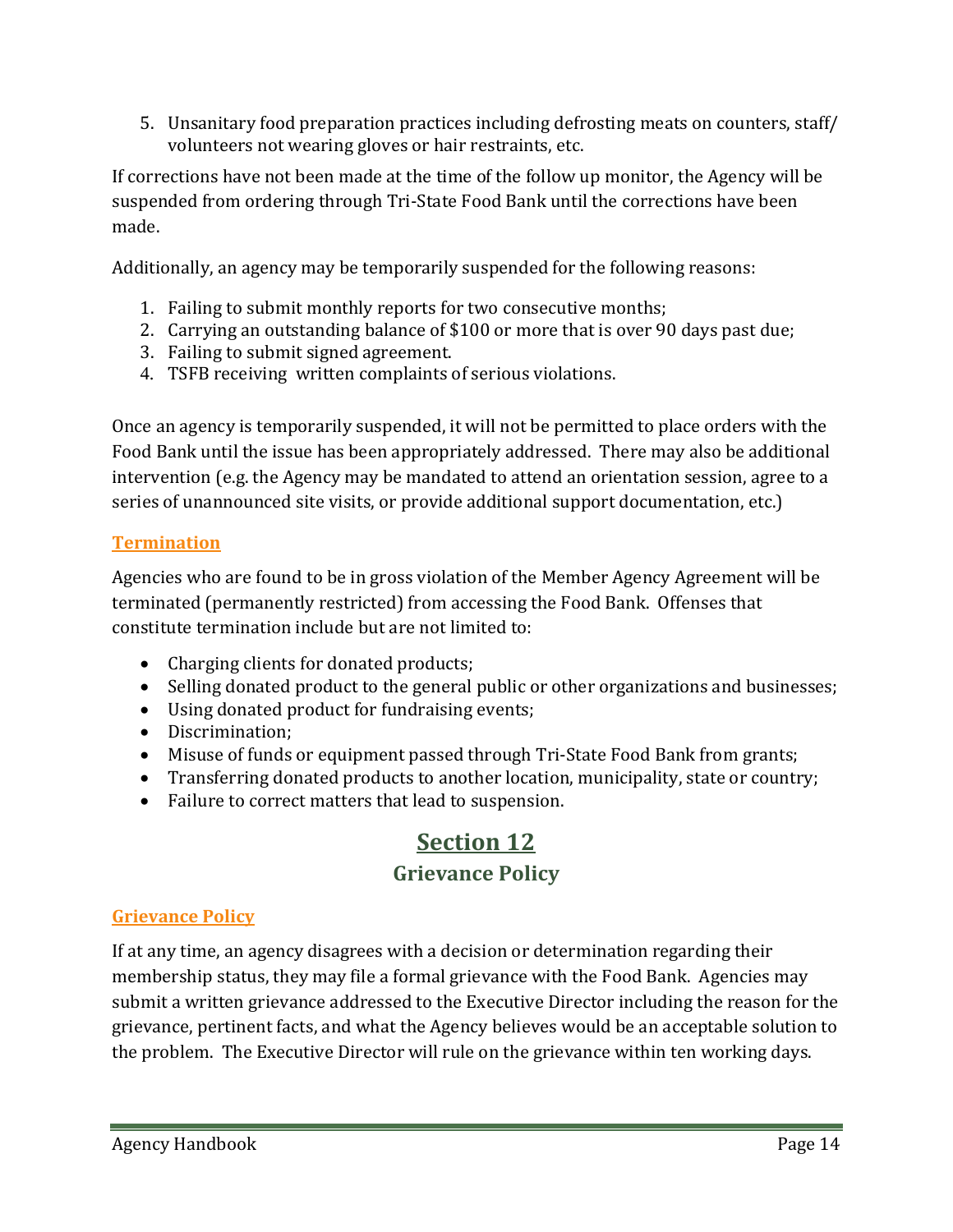## **Client Complaints**

At times, the Food Bank may receive a call from a client regarding operations at a member agency. We have a responsibility to follow up on all complaints, concerns or questions about an agency that receives food from us.

Each client complaint is documented in the Agency's file. Food Bank staff will contact the Agency in question regarding the nature of the complaint. The Agency's perspective will also be noted in the Agency file along with staff recommendations for follow-up. If the nature of the complaint is a serious violation of the Member Agency Agreement (i.e. selling food to clients) Food Bank staff may conduct an unannounced site inspection. A final record of the complaint and resolution will be included in the Agency's file.

## **Section 13 Multi-Service Agencies**

#### <span id="page-14-0"></span>**Same Site**

Multi-service Agencies should have an account for each service provided in which TSFB products are utilized. When placing orders for product, a separate order should be placed for each service. (i.e. Agencies who order for both a food pantry and soup kitchen should place two orders specifically for each service.)

### **Multi-Site**

The same guidelines as Same Site apply to Multi-Site Agencies in addition to the following:

- All locations individually meet the requirements of this agreement,
- All locations are inspected and approved by Tri-State Food Bank, Inc. prior to receiving and distributing food, and
- <span id="page-14-1"></span>All locations will be monitored for compliance as indicated in Section 9 Monitoring.

## **Section 14 Public Outreach**

### **Agency Identification**

All Agencies should have signage on the outside of their location that clearly identifies the following:

- Type of service
- Days of distribution
- Times of distribution
- Holiday or other closing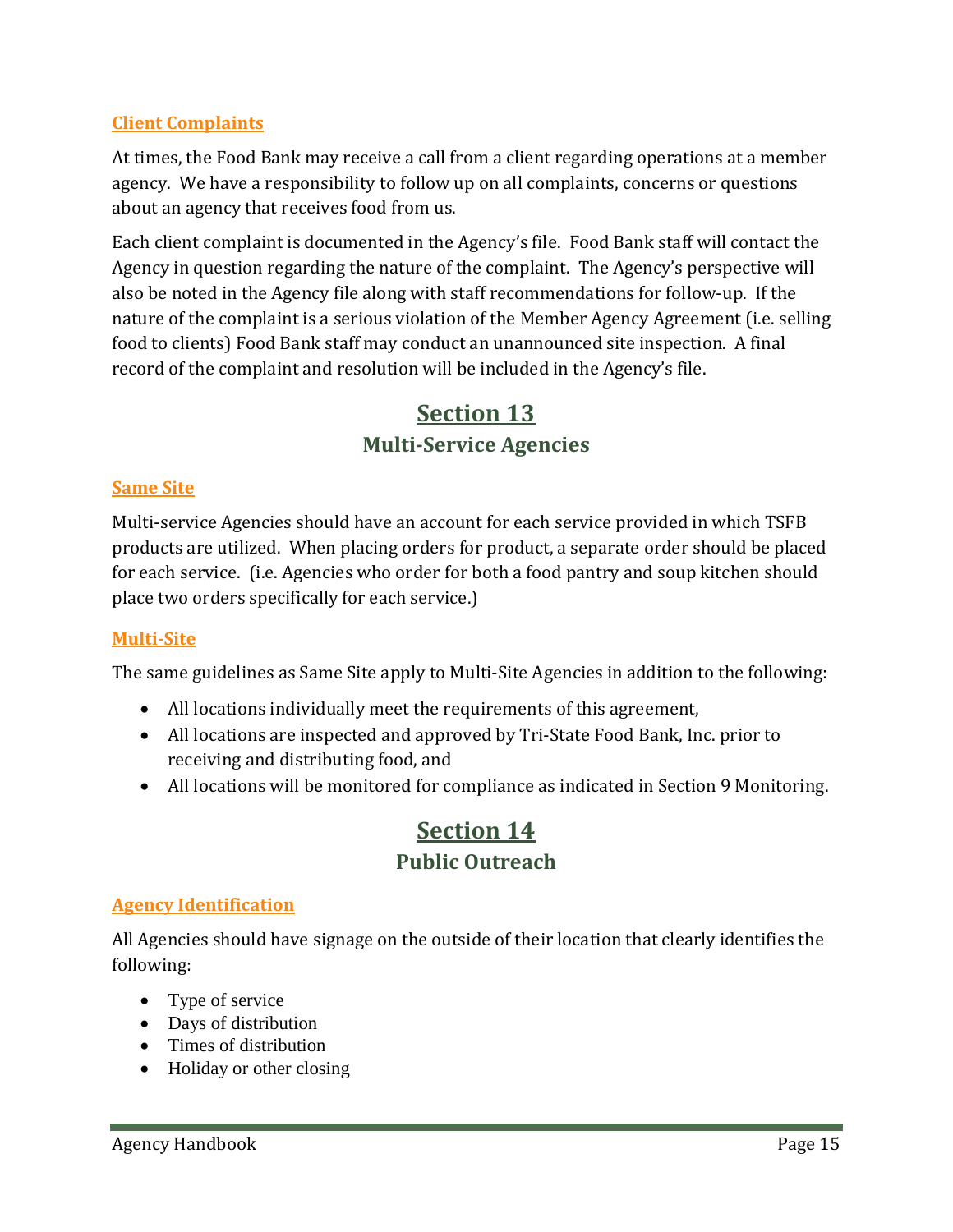#### **Outreach**

Agencies should make best efforts to reach more of the public by listing services on the Agency's website, social media and other informational materials, such as church bulletins, local newspapers or radio. A link to Tri-State Food Bank's site listing available agencies is recommended.

## **Section 15 Internal Use of Donated Product**

#### <span id="page-15-0"></span>**Restrictions**

Donated Product may only be used or consumed internally by Members or Agencies in one or more of the following situations. A written policy is recommended for each situation.

- 1. Donated beverages may be used for on-site consumption by volunteers when carrying out assigned duties. Donated food is not allowed for consumption by volunteers and donated beverages and food are not allowed for consumption by staff unless they further meet the requirements in (2), below. A limited exception is permitted for taste testing or demonstration cooking only;
- 2. Needy volunteers or staff must meet the same eligibility requirements and follow the same process as other clients;
- 3. Donated non-food items (hand soap, toilet paper, cleaning supplies, etc.) may be used in the organization's operations/upkeep for which these supplies would normally be used;
- 4. Donated food and beverages may be consumed by staff and volunteers who are directly involved in the preparation of a meal or providing other services during a meal. The consumption of the meal should be part of staff or volunteer involvement with clients (e.g. at the same tables and time as clients are being served) and only if it is incidental to the intended use of the donated product designated to serve the ill, needy or infants in accordance with Section 170(e)(3) of the Code. Staff or volunteers working in other areas of the organization who are not directly interacting with the clients are not allowed to consume donated beverages or food in this manner.
- <span id="page-15-1"></span>5. Product donated for the purpose of serving the ill, needy or infants may never be used in connection with fundraisers or events.

## **Section 16 Ordering Procedures**

### **Placing Orders**

Agencies should provide the name, phone number and e-mail for the person responsible for placing orders.

This person will receive a copy of the shopping list approximately one week prior to your Agency's scheduled pickup/delivery appointment. If the shopping list is not received on the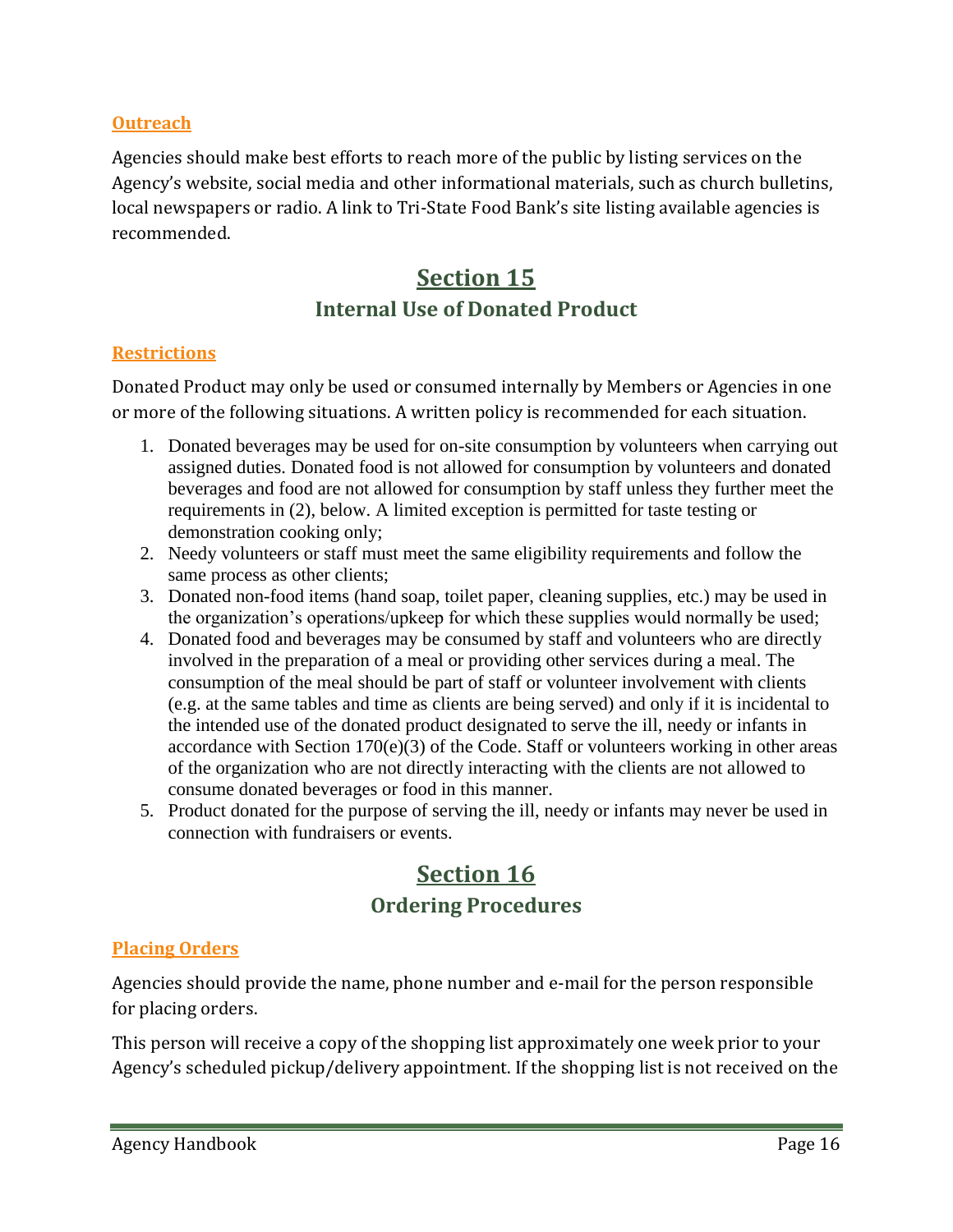normally scheduled day, please contact us immediately to have one sent. It is the Agency's responsibility to make sure orders are submitted timely.

When completing the shopping list:

- Make sure to complete **all** Agency information
	- o Agency # is on all your invoices
	- o Use the name as it appears on the invoice. If you order for a food pantry and a soup kitchen program, indicate FP or SK on order next to name.
	- o Indicate the delivery date or pickup date and time on your order
	- o USDA Agencies Circle Yes or No to indicate if you want your commodities added to this order
- First come first serve Agencies with closer pickup/delivery dates who have submitted an order in the appropriate time will receive available product first
- Items with quantity limits may not be available due to short supply
- Items with quantity limits may only be ordered once per week
- Fill in the number of cases or pounds to order. The shopping list will show on each item if it is disbursed as cases (CS) or pounds (LB).
- Fax to 812-425-0776 or 812-425-0390 or email to the Agency Services Administrative Assistant at adminasst@tristatefoodbank.org.
	- o If faxing, make sure you receive a confirmation page showing all pages were complete
	- o If e-mailing, make sure you receive a confirmation e-mail

Once e-mailed or faxed, please call the food bank to ensure your order has been received and to schedule a pick up date. Your date will not be set until you speak with the Agency Services Administrative Assistant.

Properly completed orders are required by 2 pm at least 2 business days before an Agency's pickup/delivery. Orders can be submitted earlier than two business days before, but not later. *Orders received after the 2 business day limit will not be filled.*

No changes can be made to an order within 2 business days of your pickup/delivery.

No same day changes or additions will be allowed.

### **Scheduling Appointments**

Appointments may be scheduled as needed, providing slots are available, by calling 812- 425-0775 Ext. 302. We only deliver once a month (see delivery on page 19); however, if you need additional product you may schedule an appointment to pick up.

When to Call:

- Monday through Friday
- 8:00 am  $-12:00$  pm and  $1:00 4:00$  pm
- At least TWO business days before you pick up or receive delivery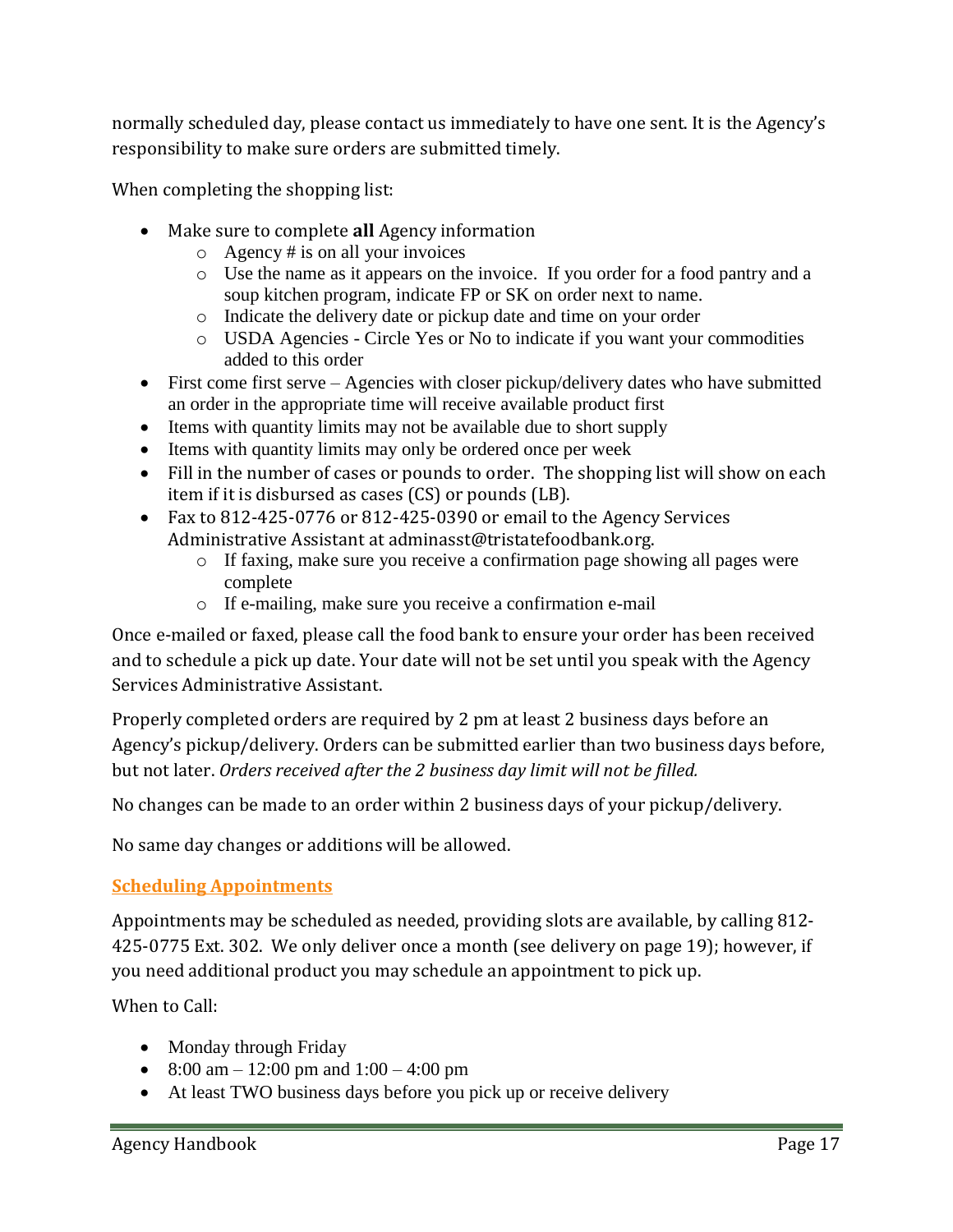TSFB is ALWAYS closed the last 2 business days of the month for inventory. There are no pickups on those days.

It is the Agency's responsibility to reschedule if their standing appointment is on a scheduled inventory day.

Make sure you call at least a week in advance because time slots fill quickly.

## **Cancellation of Standing Appointment or Delivery**

Frequent cancellation of standing appointment slots may result in the Agency being removed from that standing appointment time. The Agency would then be required to call in to schedule a pickup as needed.

When an Agency is added to the delivery calendar, it is expected the Agency will take delivery EVERY month. If the Agency cancels the delivery, it may result in being removed from the delivery schedule. The Agency would then be required to call in to schedule a pickup as needed.

## **Pickups**

Agencies who pick up product from TSFB should abide by the following rules and guidelines:

- Speed limit is 5 MPH please watch for pedestrians.
- Do not block drive between buildings.
- Park at least 5 feet away from overhead door.
- Check in with the Agency Services Administrative Assistant upon arrival.
	- o Indicate the Agency you represent
	- o Sign in to the Visitor Log
	- o Receive a visitor badge
- Please arrive at your appointed time
	- $\circ$  TSFB hours are 7:45 am to 4:30 pm with lunch from 12 12:45 pm
	- o Appointment times start at 8am and 1pm
- Appointment time is 20 minutes from start to finish.
	- o 10 minutes ONLY for shopping
- Smoking is not permitted anywhere on TSFB property at any time.
- Eating or drinking is not allowed in shopping area.
- While shopping, handle food with care.
- Only 1 Agency is allowed in the shopping area at a time.
- Only 2 people per agency at a time are allowed in shopping area.
- No one under age 12 allowed in shopping area.
- ALL FOOD PICKED UP FROM THE FOOD BANK MUST BE PROTECTED FROM THE ELEMENTS. If you have an open vehicle (i.e. a flatbed truck) please have a tarp with you to cover the food.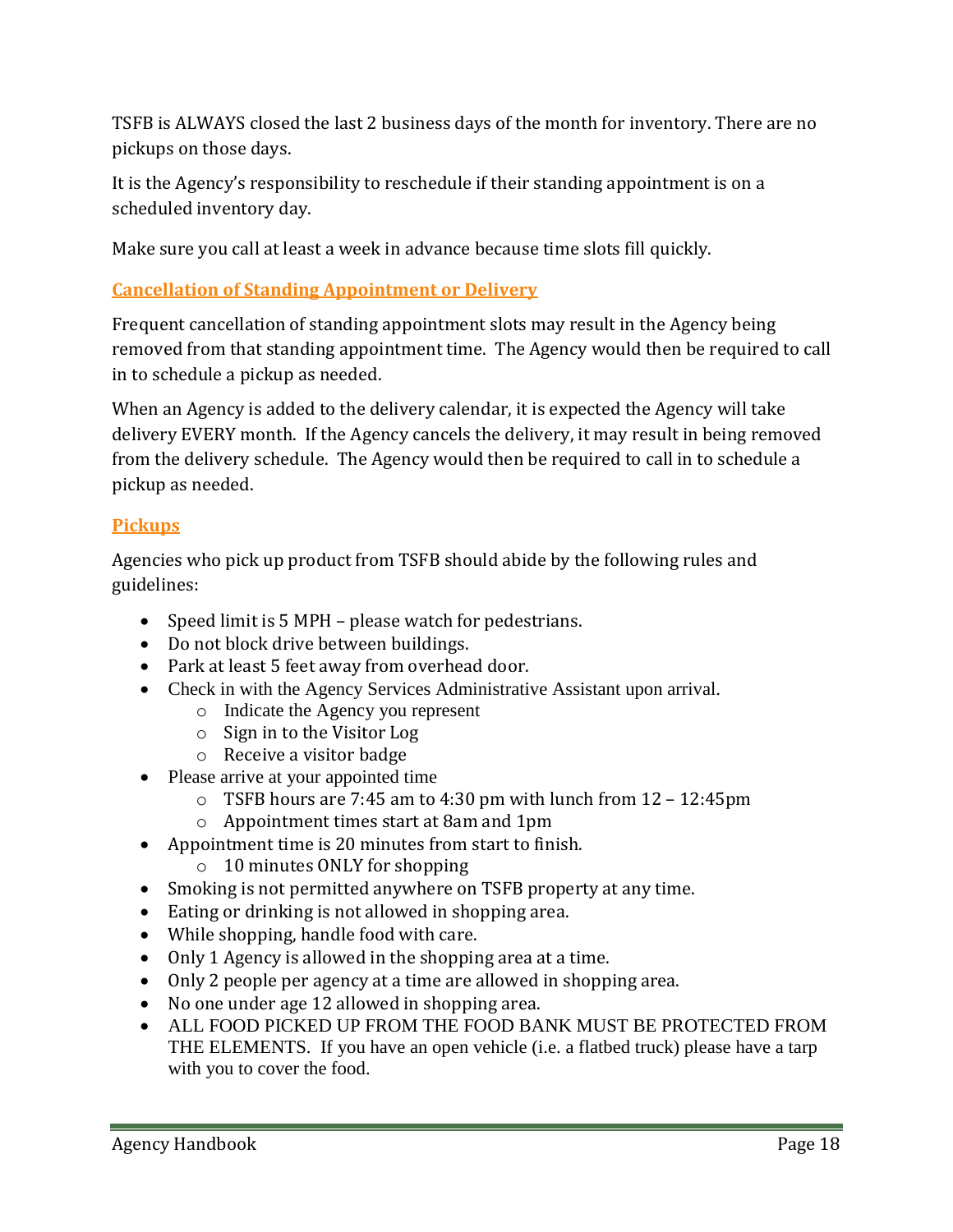- After loading and before checking out, move your vehicle away from the door so the next agency can be served.
- Be courteous and considerate of others.
- All orders must be inspected, counted and signed for upon pickup. Please check your invoice carefully to ensure that it is accurate.
- Notify TSFB of any discrepancies within 48 hours to receive credit.
- After order has been loaded, check back in with the Agency Services Administrative Assistant.
	- o Sign your receipt
	- o Return visitor badge
	- o Sign out of the Visitor Log

## **Delivery**

To sign up for delivery, please call our office. We will make every attempt to add Agencies to the delivery schedule as truck space becomes available. There are fees for this service to help cover the cost of transport. We only deliver once a month. To receive delivery, the following are required:

- An Agency representative must meet the driver to accept the delivery. Orders cannot be left unattended at the Agency.
- All orders must be inspected, counted and signed for upon delivery. Any discrepancies or damaged items must be reported to TSFB within 48 hours to receive credit.
- The driver must be able to park the truck and unload the order (i.e. parking lot is clear, snow is plowed, etc.).
- Staff or volunteers must be on site to help unload.
- It is the Agency's responsibility to check the delivery date and make accommodations to receive delivery.

<span id="page-18-0"></span>The delivery schedule is posted on the TSFB website every month.

## **Section 17 Communicating with TSFB**

### **Agency Name**

Please be sure to indicate Agency name on ALL correspondences.

### **Personnel**

Agencies should notify TSFB of any change in personnel pertaining to any of these positions:

- Primary contact
- Invoice Delivery contact
- Statement Delivery contact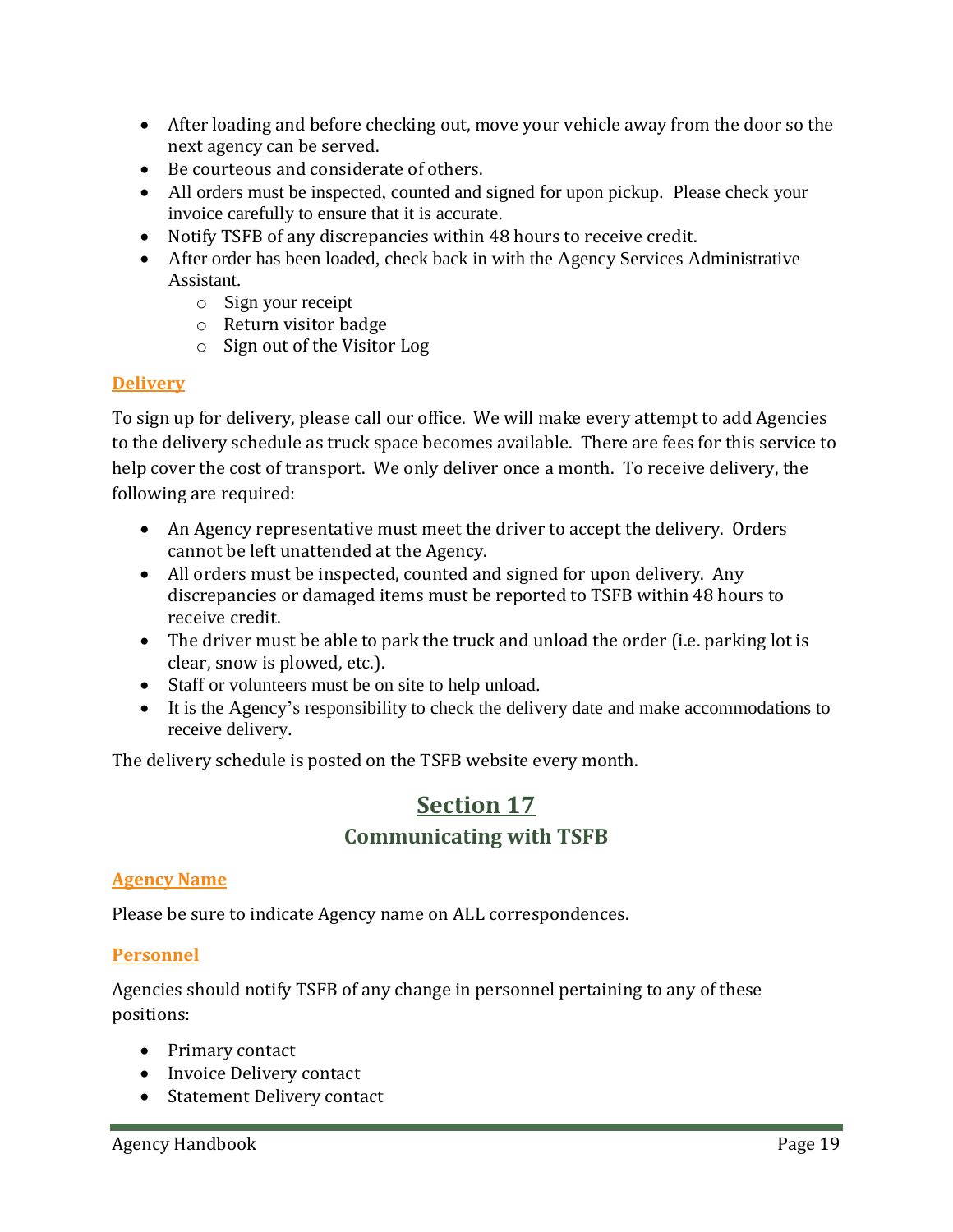- Shopping List contact
- Safety Training certified

#### **Location**

Agencies should notify TSFB prior to changing physical location. A staff member must monitor the new location before any product is transferred or delivered. Contact the Agency Coordinator to schedule this once the facility is ready.

#### **Distribution Days and Times**

<span id="page-19-0"></span>Agencies should notify TSFB of any changes to distribution days or times. This includes closing for holidays, bad weather, or any other circumstance.

## **Section 18 Planned and Unplanned Closings**

#### **Planned Closings**

TSFB will be closed for the following holidays:

- New Year's Day
- Good Friday
- Memorial Day
- Independence Day
- Labor Day
- Thanksgiving Day
- Friday after Thanksgiving Day
- Christmas Day
- Floating Holiday which is usually in conjunction with Independence Day or Christmas Day

### **Unplanned Closings**

There are times when it is deemed unsafe for the Food Bank drivers to attempt a delivery and the Food Bank has to close (e.g. a winter storm). Should the Food Bank close due to unforeseen circumstances, all orders scheduled for that day will be rescheduled. Special arrangements can be made, if necessary, by contacting the Food Bank.